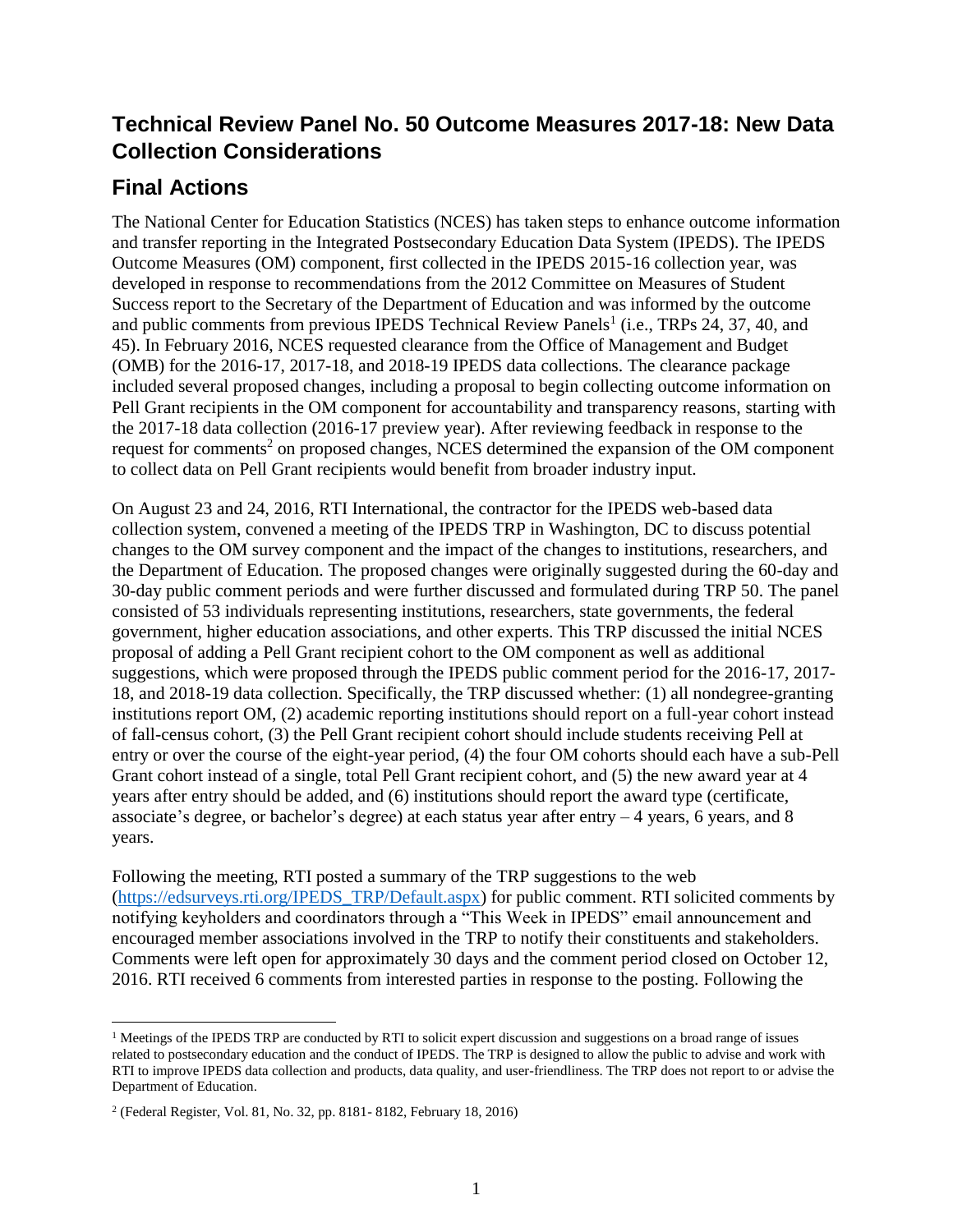comment period, RTI outlined recommendations for NCES based on the outcome of the TRP meetings and subsequent public comment period. NCES has taken the actions listed below.

### **Changes to the Outcome Measures Component, 2017-18**

NCES submitted a subsequent IPEDS clearance request to OMB in November 2016 for proposed amendments to the OM component for the 2017-18, 2018-19, 2019-20 data collections. NCES received clearance from OMB to implement the following changes to the OM component, starting with the 2017-18 data collection for entering cohort year 2009-10:

### • **Change reporting period covered.**

- o All OM-reporting institutions (i.e., degree-granting institutions) will report using a full-year cohort, defined as July 1 through June 30. This change aligns the cohort coverage for all institutions and captures all cohort-eligible students who enter an institution at any point during the year.
	- For academic year institutions, this is a departure from defining cohorts based on the official Fall reporting period (census date).
	- For program and hybrid reporters, this shifts the full-year reporting period earlier for OM from September 1 through August 31 to July 1 through June 30 to align with financial aid award year.

### • **Add instructions for establishing cohorts.**

- o Institutions that offer a predominant number of programs based on standard academic terms (semesters, trimesters, quarters, or 4-1-4 plan) are considered *academic reporters* and will report using a full-year cohort of students. **Do not use a fall cohort**. These institutions must count as entering students all those students who entered the institution between July 1 and June 30.
- o Institutions that do not offer a predominant number of programs based on standard academic terms (as defined above) are considered either program or hybrid reporters and will report using a full-year cohort. These institutions must count as entering students all those students who entered the institution between July 1 and June 30, and who were enrolled for at least 15 days in a program of up to, and including, one year in length, or 30 days in a program of greater than one year in length.
- o Students remain in the cohort assigned upon entry.
- **Collect Pell Grant and non-Pell Grant recipient subcohorts for each of the four OM cohorts.**
	- o The four cohorts are as follows:
		- full-time, first-time;
		- part-time, first-time;
		- full-time, non-first-time; and
		- part-time, non-first-time.
	- o NCES will calculate the totals for the respective four OM cohorts.
- **Add instructions for Pell Grant recipient sub-cohorts.**
	- o Institutions will identify and include Pell Grant recipients who received a Pell Grant between the cohort coverage period of July 1 and June 30.